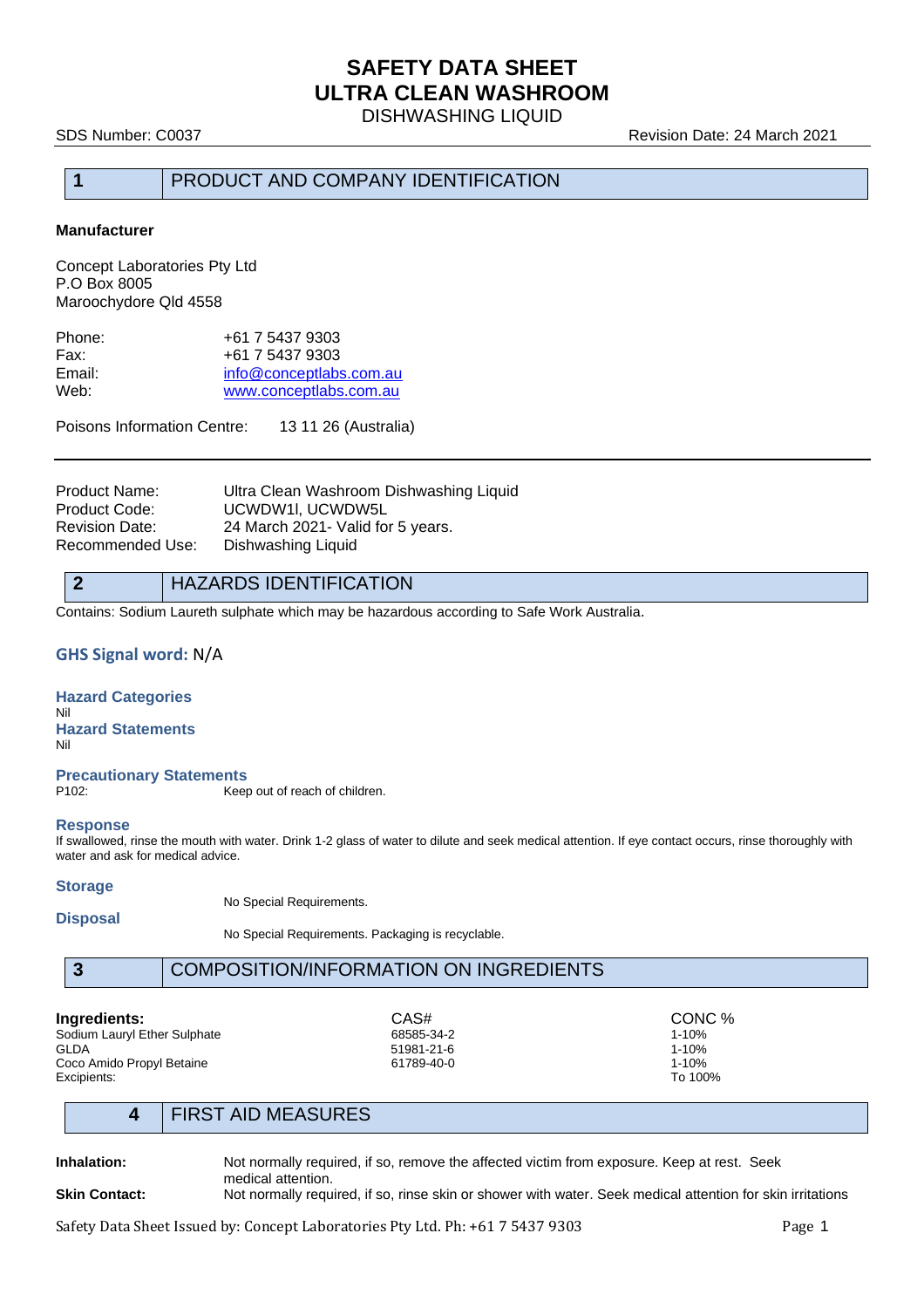DISHWASHING LIQUID

SDS Number: C0037 Revision Date: 24 March 2021

| <b>Eye Contact:</b>     | Immediately flush eyes with large amounts of water for at least 15 minutes, lifting |
|-------------------------|-------------------------------------------------------------------------------------|
|                         | eyelids occasionally to facilitate irrigation. Seek medical attention               |
| Ingestion:              | DO NOT induce vomiting. For advice, contact Poisons Information Centre: 13 11 26.   |
| <b>Additional info:</b> | Treat according to symptoms.                                                        |

# **5** FIRE FIGHTING MEASURES

Shut off product that may 'fuel' a fire if safe to do so. Allow trained personnel to attend a fire in progress, providing firefighters with this Material Safety Data Sheet. Prevent extinguishing media from escaping to drains and waterways.

**Extinguishing Media:** Use extinguishing media suitable for surrounding environment. **Hazardous Decomposition Products:**

Toxic and/or irritating fumes may be emitted. Wear self-contained breathing apparatus (SCBA) and complete protective clothing.

### **6** ACCIDENTAL RELEASE MEASURES

### **Emergency**

**Procedure:** SAA/SNZHB7

Dangerous Goods initial emergency response guide 14.

**Spills/Clean up:** This product is sold in small packages therefore the accidental release is not usually cause for concern. Remove any possible ignition sources. Personal protective equipment should be worn when cleaning up spills. Restrict access to area until completion of cleanup. Stop leak if safe to do so. Contain spill with absorbent material, such as; towelling, sand, Vermiculite or another inert material. Prevent spill entering sewers or waterways. Collect and Dispose of spilled material according to local regulations. Wash away any remnants with copious amounts of cold water.

# **7** HANDLING AND STORAGE

| <b>Handling Precautions:</b>  | Contact Complete Office Supplies Pty Ltd sales representative for advice when using this<br>Product for any other application other than outlined on the label or technical bulletin.<br>Any non-intended or non-authorized use of this product may result in personal injury or damage to equipment. Store<br>product in original container. |
|-------------------------------|-----------------------------------------------------------------------------------------------------------------------------------------------------------------------------------------------------------------------------------------------------------------------------------------------------------------------------------------------|
| <b>Handling &amp; Storage</b> | Store in cool, dry, well-ventilated area. Store below 30 °C<br>Do not expose containers to open flame, incompatible materials, excessive heat, or direct<br>Sunlight. Keep container tightly sealed.<br>Handle with care.                                                                                                                     |
| Incompatible materials:       | Not Available                                                                                                                                                                                                                                                                                                                                 |

# **8** EXPOSURE CONTROL/PERSONAL PROTECTION

| <b>Engineering Controls:</b>             | <b>Ventilation.</b><br>Use in a well-ventilated area.                                                                                                                                                                                                                                                                                                           |
|------------------------------------------|-----------------------------------------------------------------------------------------------------------------------------------------------------------------------------------------------------------------------------------------------------------------------------------------------------------------------------------------------------------------|
| <b>Personal Protective</b><br>Equipment: | Eye/face protection- not required under normal circumstances.<br>Should a splash risk exist, safety glasses or chemical resistant goggles should<br>be worn to prevent eye contact.<br>Skin protection- not required under normal circumstances, if required use nitrile or neoprene gloves.<br>Respiratory protection- not required under normal circumstances |

# **9** PHYSICAL AND CHEMICAL PROPERTIES

**Physical State:** Colourless Liquid Colour: Colour: Clear Colourless Colourless Clear Colourless Clear Colourless<br> **Appearance:** Colourless Liquid Colour Colour: Colour: Colourless Approx 100 **Appearance:** Liquid **Boiling Point (◦C):** Approx 100 **Water Solubility:** Soluble **Spec. Gravity** (Water=1): 1-1.05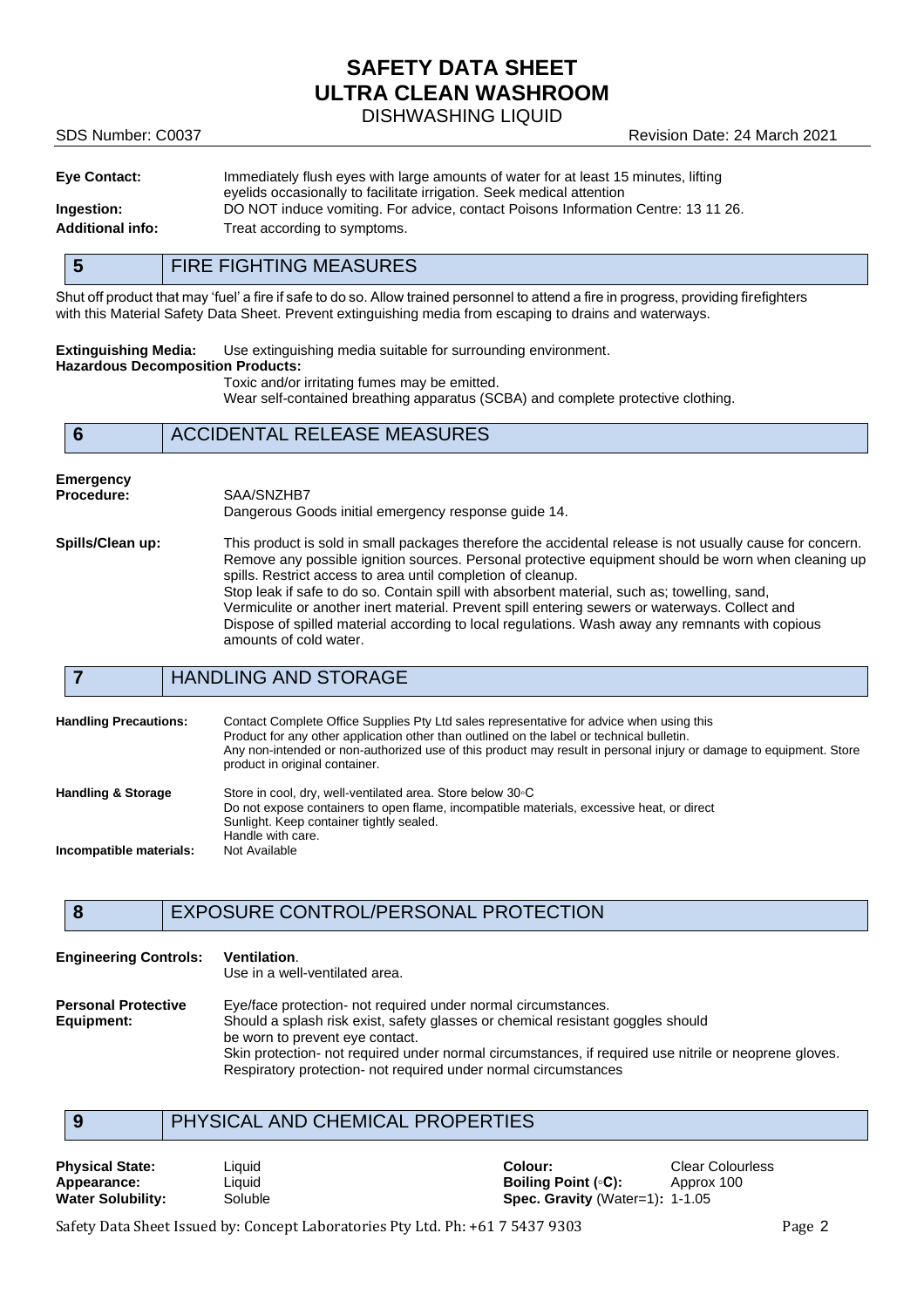DISHWASHING LIQUID

SDS Number: C0037 Revision Date: 24 March 2021

| pH:                                                                                                                                                                                                                                                                                                                                                                                                                                                                                                    |  | $6.5 - 8.5$                                                                                                                                                                                                                         | <b>Flash Point:</b> |  | Not Available |  |  |
|--------------------------------------------------------------------------------------------------------------------------------------------------------------------------------------------------------------------------------------------------------------------------------------------------------------------------------------------------------------------------------------------------------------------------------------------------------------------------------------------------------|--|-------------------------------------------------------------------------------------------------------------------------------------------------------------------------------------------------------------------------------------|---------------------|--|---------------|--|--|
| 10                                                                                                                                                                                                                                                                                                                                                                                                                                                                                                     |  | <b>STABILITY AND REACTIVITY</b>                                                                                                                                                                                                     |                     |  |               |  |  |
| Product is stable under normal ambient conditions.<br><b>Chemical Stability:</b><br><b>Conditions to Avoid:</b><br>Avoid heat, sparks, high temperatures (store below 30°C) and direct sunlight.<br>Protect against physical damage.<br>None known.<br><b>Material to Avoid:</b><br><b>Hazardous Decomposition:</b><br>Burning can produce carbon dioxide and possible toxic chemicals such as carbon monoxide.<br>Hazardous Reactions: Oxidizing agents, mineral acids, halogenated organic compounds |  |                                                                                                                                                                                                                                     |                     |  |               |  |  |
| 11                                                                                                                                                                                                                                                                                                                                                                                                                                                                                                     |  | <b>TOXICOLOGICAL INFORMATION</b>                                                                                                                                                                                                    |                     |  |               |  |  |
| <b>HEALTH EFFECTS</b>                                                                                                                                                                                                                                                                                                                                                                                                                                                                                  |  |                                                                                                                                                                                                                                     |                     |  |               |  |  |
| Inhaled:                                                                                                                                                                                                                                                                                                                                                                                                                                                                                               |  | Inhalation of vapours is an unlikely cause of exposure. Product is unlikely to cause any irritation.                                                                                                                                |                     |  |               |  |  |
| Ingestion:                                                                                                                                                                                                                                                                                                                                                                                                                                                                                             |  | Accidental ingestion of the material may cause slight discomfort. Symptoms may include abdominal pain, nausea,<br>vomiting and diarrhoea.                                                                                           |                     |  |               |  |  |
| <b>Skin</b><br>contact:                                                                                                                                                                                                                                                                                                                                                                                                                                                                                |  | No evidence to suggest that this product is harmful to the skin when used as directed. Mild irritation may occur during<br>and immediately after use. Repeated exposure can cause dry or cracking skin.                             |                     |  |               |  |  |
| Eye                                                                                                                                                                                                                                                                                                                                                                                                                                                                                                    |  | There is some evidence that material may produce eye irritation in some persons.                                                                                                                                                    |                     |  |               |  |  |
| <b>TOXICITY DATA</b><br>Calculated toxicity of product undiluted based on ingredient data:<br>Oral LD50 (rat): Ingredient<br>Sodium Laureth Sulfate<br>Coco Amido Propyl Betaine                                                                                                                                                                                                                                                                                                                       |  | Oral LD50 (rat)<br>> 5000 mg/kg -<br>> 2000 mg/kg                                                                                                                                                                                   |                     |  |               |  |  |
| 12                                                                                                                                                                                                                                                                                                                                                                                                                                                                                                     |  | <b>ECOLOGICAL INFORMATION</b>                                                                                                                                                                                                       |                     |  |               |  |  |
| <b>Eco Toxicity:</b><br>Low, avoid contaminating waterways<br>Individual components are biodegradable.<br>Product is miscible in all proportions with water. As with any chemical product, do not discharge bulk quantities into<br>drains, waterways, sewer or environment. Inform local authorities if this occurs.                                                                                                                                                                                  |  |                                                                                                                                                                                                                                     |                     |  |               |  |  |
| 13                                                                                                                                                                                                                                                                                                                                                                                                                                                                                                     |  | <b>DISPOSAL CONSIDERATIONS</b>                                                                                                                                                                                                      |                     |  |               |  |  |
| <b>Disposal Method:</b>                                                                                                                                                                                                                                                                                                                                                                                                                                                                                |  | P501: Refer to State/Territory Land Waste Management Authority.<br>Dispose of the product after use into sewer, do not dispose into stormwater or waterways.<br>Dispose of empty packaging in the garbage. Packaging is recyclable. |                     |  |               |  |  |

# **14** TRANSPORT INFORMATION

**Not Classified as Dangerous Goods by the criteria of the Australian Dangerous Goods (ADG Code) Not considered a Dangerous Good for land, sea and air transport**. **Not applicable UN Proper Shipping Name:** Not applicable **Class and subsidiary**  Not applicable<br>Not applicable **Packing Group: Special precautions** Not applicable. Hazchem Code: Not Applicable